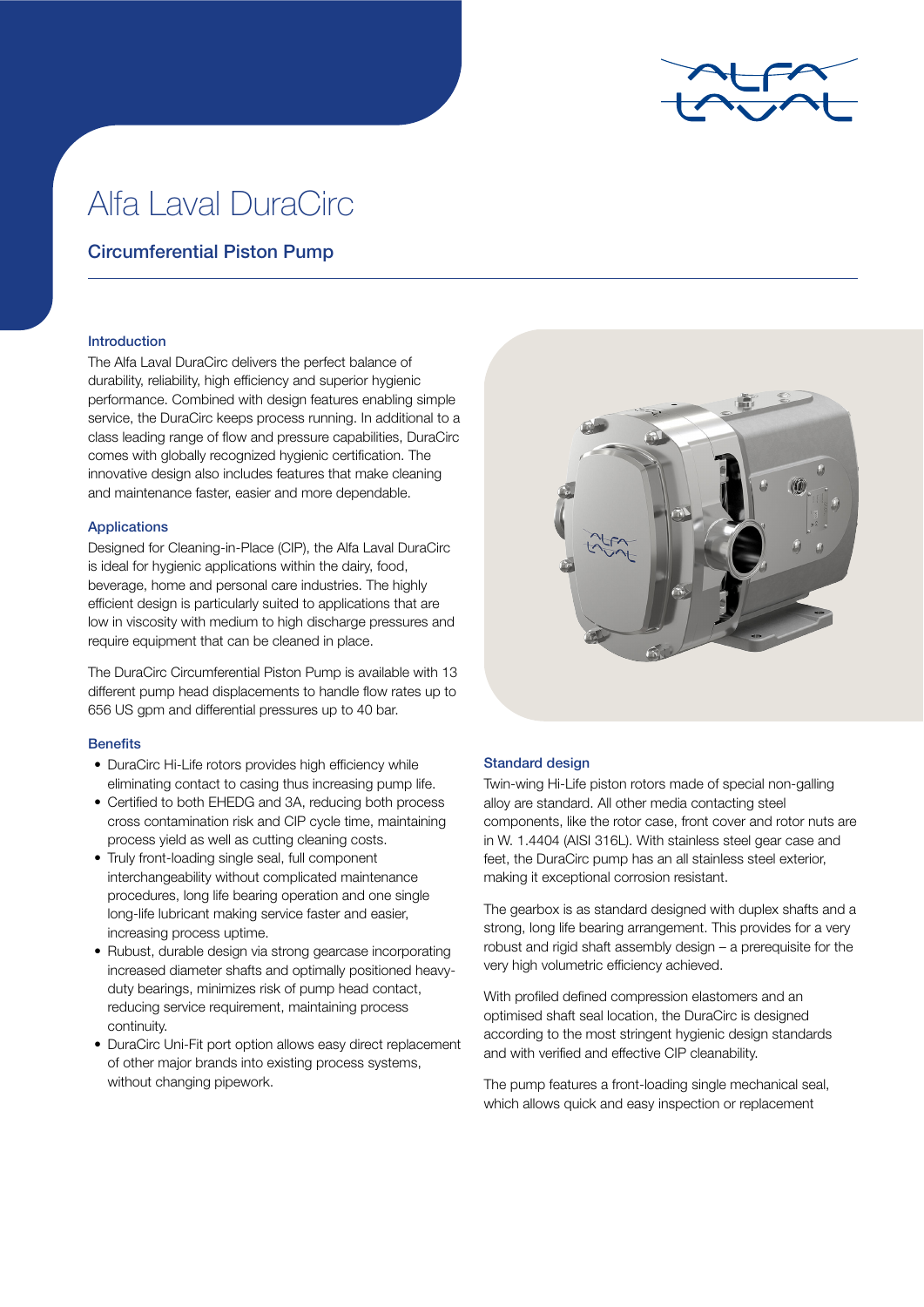without the need to disassemble pipework. Single flushed and double mechanical shaft seals as well as O-ring seals are available as options.

The Alfa Laval DuraCirc can be supplied either as a bare shaft pump or mounted on a base plate complete with coupling, guard, gear motor and shroud for easy, plug-and-play installation.

# Working principle

The rotor pistons rotate around the circumference of the channel in the pump casing. This continuously generates a partial vacuum at the suction port as the rotors unmesh, causing fluid to enter the pump. The fluid is transported around the channel by the rotor pistons, and is displaced as the rotor pistons re-mesh, generating pressure at the discharge port. The direction of flow is reversible.



Authorized to carry the 3A symbol

# Technical data

| DuraCirc Hi-Life, Non-Galling Alloy |
|-------------------------------------|
| W. 1.4404 (316L)                    |
| Mech Ra $\leq 0.8$                  |
| Duplex 1.4460 (329)                 |
| Stainless steel                     |
| Stainless steel                     |
| Stainless steel                     |
| <b>EPDM</b>                         |
| <b>FPM</b>                          |
| Single mechanical                   |
| Silicon Carbide                     |
| Carbon                              |
|                                     |

#### Shaft seals

| Single mechanical, single mechanical with flush, double mechanical and single and flushed O-ring seal available. |                      |
|------------------------------------------------------------------------------------------------------------------|----------------------|
| Max process pressure, mechanical seal, SiC/Car:                                                                  | 217 PSI              |
| Max process pressure, mechanical seal, SiC/SiC:                                                                  | Max pressure of pump |
| Max flush pressure, single flush:                                                                                | 7.25 PSI             |
| Max flush pressure, double mechanical seal, SiC/Car:                                                             | 232 PSI              |
| Max flush pressure, double mechanical seal, SiC/SiC:                                                             | 290 PSI              |
| Max process pressure, O-ring seal:                                                                               | 102 PSI              |
| Max flush pressure, O-ring seal:                                                                                 | 7.25 PSI             |
| Flush water consumption:                                                                                         | 7 gallon/hour        |
| Flush connections, DuraCirc 32-43:                                                                               | NPT 1/8"             |
| Flush connections, DuraCirc 52-74:                                                                               | NPT 1/4"             |
|                                                                                                                  |                      |

#### **Temperature**

| Max process and CIP temperature: | 302°F |
|----------------------------------|-------|
|----------------------------------|-------|

#### Motors

Gear motor, 4 poles, to Nema standard, premium efficiency, suitable for frequency conversion.

#### Warranty

Extended 3-years warranty on DuraCirc pumps. The warranty covers all non wear parts on the condition that genuine Alfa Laval Spare Parts are used.

### Process data

| <b>Pump Model</b> |            | <b>Displacement</b> |                                  |    | Inlet/Outlet   | Diff. Pressure | Max speed |      |  |
|-------------------|------------|---------------------|----------------------------------|----|----------------|----------------|-----------|------|--|
|                   | Litres/rev |                     | Imp gall/100 rev US gall/100 rev | mm | inch           | Bar            | PSI       | rpm  |  |
| 32                | 0.03       | 0.66                | 0.79                             | 25 |                | 25             | 362       | 1000 |  |
| 33                | 0.06       | 1.32                | .58                              | 40 | $1\frac{1}{2}$ | 25             | 362       | 1000 |  |
| 34                | 0.12       | 2.64                | 3.17                             | 50 |                | 16             | 232       | 1000 |  |
| 42                | 0.23       | 5.06                | 6.07                             | 50 |                | 20             | 290       | 750  |  |
| 43                | 0.29       | 6.38                | 7.66                             | 50 |                | 13             | 188       | 750  |  |
| 52                | 0.38       | 8.36                | 10.03                            | 50 |                | 37             | 536       | 750  |  |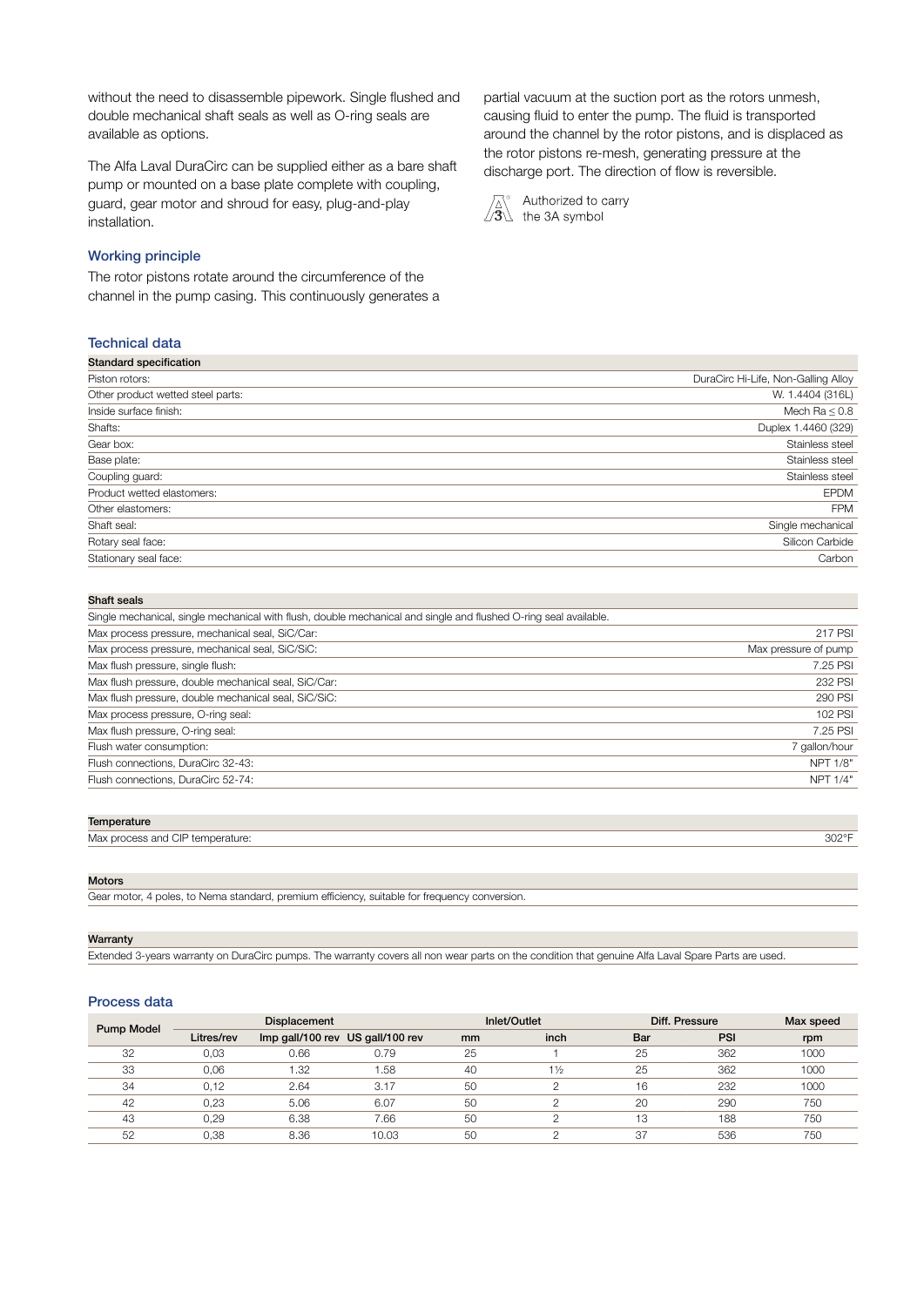|                   |            | Displacement |                                  |     | Inlet/Outlet   |     | Diff. Pressure | Max speed |
|-------------------|------------|--------------|----------------------------------|-----|----------------|-----|----------------|-----------|
| <b>Pump Model</b> | Litres/rev |              | Imp gall/100 rev US gall/100 rev | mm  | inch           | Bar | <b>PSI</b>     | rpm       |
| 53                | 0.59       | 12.97        | 15.57                            | 65  | $2\frac{1}{2}$ | 25  | 362            | 750       |
| 54                | 0.96       | 21.12        | 25.3                             | 80  | 3              | 16  | 232            | 750       |
| 62                | .44        | 31.67        | 38.04                            | 80  | 3              | 37  | 536            | 600       |
| 63                | .97        | 43.33        | 52.03                            | 100 | 4              | 25  | 362            | 600       |
| 72                | .92        | 42.23        | 50.7                             | 100 | Δ              | 40  | 580            | 600       |
| 73                | 2,86       | 62.91        | 75.55                            | 150 | 6              | 25  | 362            | 600       |
| 74                | 4.14       | 91.1         | 109.4                            | 150 | 6              | 16  | 232            | 600       |

# **Dimensions**

(inch)





# Figure1. Horizontally ported

 $QU = 4$  Holes J = Key Length  $K = Key$  Width

# DuraCirc Uni-Fit dimensions

| Pump<br>Model | A   | B   | C    | D    | E   | F   | G   | <b>HB</b> | <b>HT</b> | J   | K   | L    | M   | N   | P   | Q   | R    | s    |     | U   |
|---------------|-----|-----|------|------|-----|-----|-----|-----------|-----------|-----|-----|------|-----|-----|-----|-----|------|------|-----|-----|
| 32            | 1.0 | 3.5 | 4.2  | 8.3  | 0.5 | 0.9 | 1.7 | 3.2       | 5.9       | 1.3 | 0.2 | 13.0 | 2.0 | 4.9 | 3.9 | 1.0 | 5.5  | 5.9  | 4.9 | 0.5 |
| 33            | 1.5 | 3.5 | 4.2  | 8.3  | 0.5 | 0.9 | 1.7 | 3.2       | 5.9       | 1.3 | 0.2 | 13.2 | 2.0 | 4.9 | 3.9 | 1.0 | 5.5  | 5.9  | 4.9 | 0.5 |
| 34            | 1.5 | 3.5 | 4.2  | 8.3  | 0.5 | 0.9 | 1.7 | 3.2       | 5.9       | 1.3 | 0.2 | 14.0 | 2.4 | 4.9 | 3.9 | 1.0 | 5.5  | 5.9  | 4.9 | 0.5 |
| 42            | 1.5 | 4.3 | 5.2  | 10.3 | 0.4 | 1.1 | 2.2 | 3.5       | 6.9       | 1.6 | 0.3 | 16.3 | 2.8 | 5.5 | 4.9 | 0.6 | 6.2  | 7.3  | 6.0 | 0.6 |
| 43            | 2.0 | 4.3 | 5.2  | 10.3 | 0.4 | 1.1 | 2.2 | 3.5       | 6.9       | 1.6 | 0.3 | 16.6 | 3.2 | 5.5 | 4.9 | 0.6 | 6.2  | 7.3  | 6.0 | 0.6 |
| 52            | 2.0 | 5.4 | 7.3  | 13.7 | 1.6 | 1.5 | 2.6 | 4.2       | 8.7       | 2.5 | 0.4 | 18.6 | 3.3 | 6.6 | 5.5 | 0.9 | 7.1  | 8.7  | 7.5 | 0.6 |
| 53            | 2.5 | 5.4 | 7.3  | 13.7 | 1.6 | 1.5 | 2.6 | 4.2       | 8.7       | 2.5 | 0.4 | 19.1 | 3.5 | 6.6 | 5.5 | 0.9 | 7.1  | 8.7  | 7.5 | 0.6 |
| 54            | 3.0 | 5.4 | 7.3  | 13.7 | 1.6 | 1.5 | 2.6 | 4.2       | 8.7       | 2.5 | 0.4 | 20.2 | 4.4 | 6.6 | 5.5 | 0.9 | 7.1  | 8.7  | 7.5 | 0.6 |
| 62            | 3.0 | 6.3 | 9.4  | 17.2 | 2.3 | 1.8 | 3.3 | 4.9       | 10.8      | 2.8 | 0.6 | 23.1 | 4.6 | 7.8 | 6.3 | 1.0 | 8.8  | 9.8  | 8.5 | 0.6 |
| 63            | 4.0 | 6.3 | 9.4  | 17.2 | 2.3 | 1.8 | 3.3 | 4.9       | 10.8      | 2.8 | 0.6 | 23.9 | 4.9 | 7.8 | 6.3 | 1.0 | 8.8  | 9.8  | 8.5 | 0.6 |
| 72            | 4.0 | 7.4 | 10.4 | 19.8 | 1.7 | 2.4 | 4.1 | 6.0       | 9.1       | 3.5 | 0.7 | 27.6 | 4.3 | 9.7 | 8.5 | 0.8 | 10.9 | 11.0 | 9.7 | 0.6 |
| 73            | 6.0 | 8.0 | 10.4 | 19.8 | 1.7 | 2.4 | 4.1 | 6.0       | 9.1       | 3.5 | 0.7 | 28.5 | 4.8 | 9.7 | 8.5 | 0.8 | 10.9 | 11.0 | 9.7 | 0.6 |
| 74            | 6.0 | 8.5 | 10.4 | 19.8 | 1.7 | 2.4 | 4.1 | 6.0       | 9.1       | 3.5 | 0.7 | 29.9 | 5.7 | 9.7 | 8.5 | 0.8 | 10.9 | 11.0 | 9.7 | 0.6 |



Note! DuraCirc Uni-Fit is an option to meet port to port and port height dimensions of other major brands.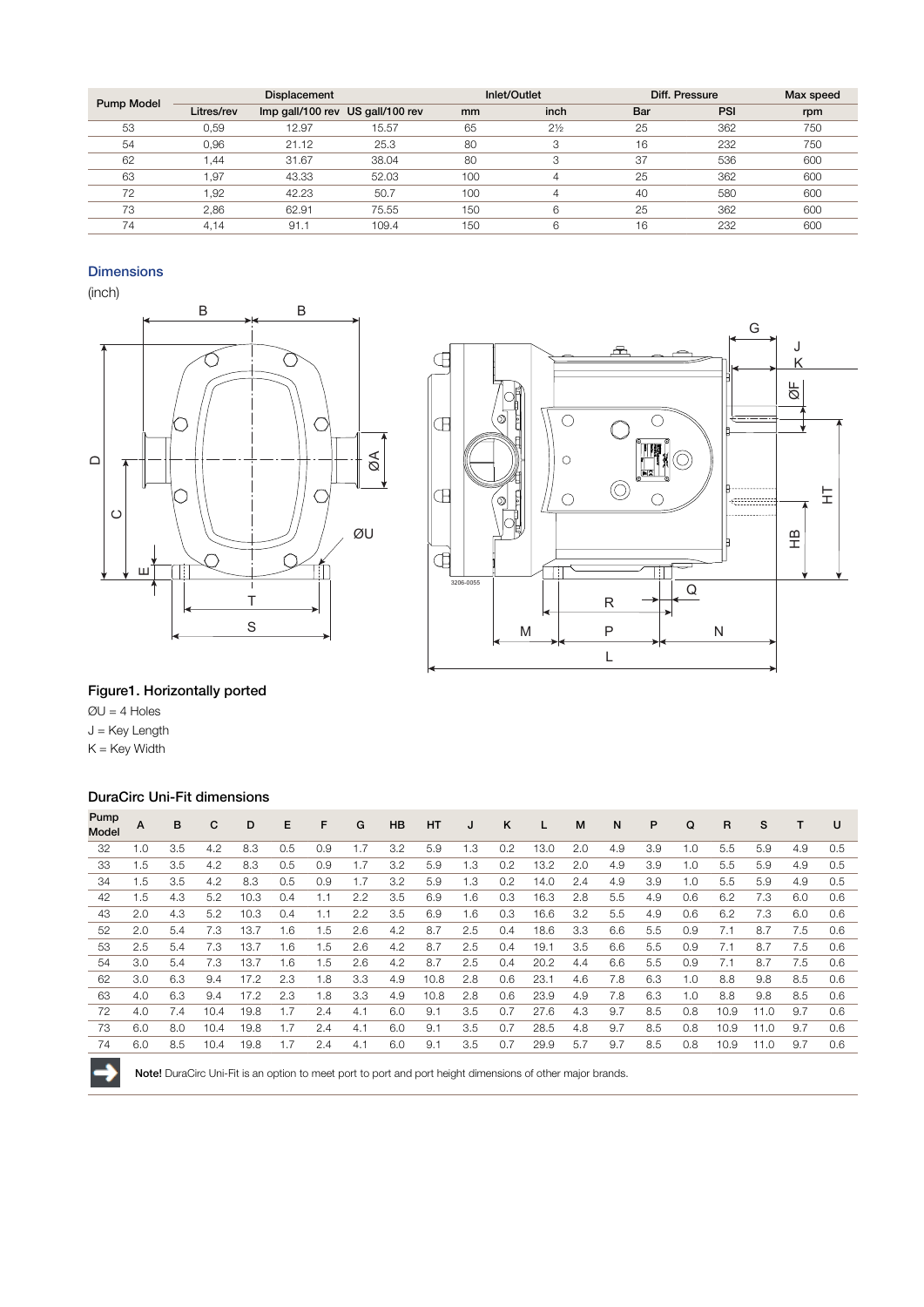# DuraCirc standard dimensions

| Pump<br>Model | A   | B   | C   | D    | E   | F   | G   | <b>HB</b> | <b>HT</b> | J             | K             | L    | M   | N   | P   | Q   | R    | S    |     | U   |
|---------------|-----|-----|-----|------|-----|-----|-----|-----------|-----------|---------------|---------------|------|-----|-----|-----|-----|------|------|-----|-----|
| 32            | 1.0 | 4.1 | 4.5 | 8.7  | 0.5 | 0.9 | 1.7 | 3.2       | 5.9       | 1.3           | 0.2           | 13.0 | 2.0 | 4.9 | 3.9 | 1.0 | 5.5  | 5.9  | 4.9 | 0.5 |
| 33            | 1.5 | 4.1 | 4.5 | 8.7  | 0.5 | 0.9 | 1.7 | 3.2       | 5.9       | 1.3           | $0.2^{\circ}$ | 13.2 | 2.0 | 4.9 | 3.9 | 1.0 | 5.5  | 5.9  | 4.9 | 0.5 |
| 34            | 2.0 | 4.1 | 4.5 | 8.7  | 0.5 | 0.9 | 1.7 | 3.2       | 5.9       | 1.3           | 0.2           | 13.9 | 2.4 | 4.9 | 3.9 | 1.0 | 5.5  | 5.9  | 4.9 | 0.5 |
| 42            | 2.0 | 4.9 | 5.2 | 10.3 | 0.4 | 1.1 | 2.2 | 3.5       | 6.9       | 1.6           | 0.3           | 16.3 | 2.8 | 5.5 | 4.9 | 0.6 | 6.2  | 7.3  | 6.1 | 0.6 |
| 43            | 2.0 | 4.9 | 5.2 | 10.3 | 0.4 | 1.1 | 2.2 | 3.5       | 6.9       | 1.6           | 0.3           | 16.6 | 3.2 | 5.5 | 4.9 | 0.6 | 6.2  | 7.3  | 6.1 | 0.6 |
| 52            | 2.0 | 5.9 | 6.4 | 12.8 | 0.7 | 1.5 | 2.6 | 4.2       | 8.7       | 2.5           | 0.4           | 18.6 | 3.3 | 6.6 | 5.5 | 0.9 | 7.1  | 8.7  | 7.5 | 0.6 |
| 53            | 2.5 | 5.9 | 6.4 | 12.8 | 0.7 | 1.5 | 2.6 | 4.2       | 8.7       | 2.5           | 0.4           | 19.1 | 3.5 | 6.6 | 5.5 | 0.9 | 7.1  | 8.7  | 7.5 | 0.6 |
| 54            | 3.0 | 6.3 | 6.4 | 12.8 | 0.7 | 1.5 | 2.6 | 4.2       | 8.7       | 2.5           | 0.4           | 20.2 | 4.4 | 6.6 | 5.5 | 0.9 | 7.1  | 8.7  | 7.5 | 0.6 |
| 62            | 3.0 | 7.3 | 7.9 | 15.7 | 0.8 | 1.8 | 3.3 | 4.9       | 10.8      | 2.8           | 0.6           | 23.1 | 4.6 | 7.8 | 6.3 | 1.0 | 8.8  | 9.8  | 8.5 | 0.6 |
| 63            | 4.0 | 7.3 | 7.9 | 15.7 | 0.8 | 1.8 | 3.3 | 4.9       | 10.8      | 2.8           | 0.6           | 23.9 | 4.9 | 7.8 | 6.3 | 1.0 | 8.8  | 9.8  | 8.5 | 0.6 |
| 72            | 4.0 | 8.0 | 9.5 | 18.9 | 0.9 | 2.4 | 4.1 | 6.0       | 13.0      | 3.5           | 0.7           | 27.6 | 4.3 | 9.7 | 8.5 | 0.8 | 10.9 | 11.0 | 9.7 | 0.6 |
| 73            | 6.0 | 8.0 | 9.5 | 18.9 | 0.9 | 2.4 | 4.1 | 6.0       | 13.0      | $3.5^{\circ}$ | 0.7           | 28.5 | 4.8 | 9.7 | 8.5 | 0.8 | 10.9 | 11.0 | 97  | 0.6 |
| 74            | 6.0 | 8.0 | 9.5 | 18.9 | 0.9 | 2.4 | 4.1 | 6.0       | 13.0      | 3.5           | 0.7           | 29.9 | 5.7 | 9.7 | 8.5 | 0.8 | 10.9 | 11.0 | 9.7 | 0.6 |





# Figure2. Vertically ported

 $QU = 4$  Holes

J = Key Length

 $K = Key$  Width

# DuraCirc standard dimensions

| A   | в   | C    | D    | F   | F   | G   | J   | ĸ   |      | M   | N   | P   | Q   | R    | s   |     | U   | v    | X   |
|-----|-----|------|------|-----|-----|-----|-----|-----|------|-----|-----|-----|-----|------|-----|-----|-----|------|-----|
| 1.0 | 4.1 | 5.8  | 9.9  | 0.5 | 0.9 | 1.7 | 1.3 | 0.2 | 13.0 | 2.0 | 4.9 | 4.0 | 1.6 | 6.3  | 5.1 | 4.0 | 0.5 | 8.0  | 1.3 |
| 1.5 | 4.1 | 5.8  | 9.9  | 0.5 | 0.9 | 1.7 | 1.3 | 0.2 | 13.2 | 2.0 | 4.9 | 4.0 | 1.6 | 6.3  | 5.1 | 4.0 | 0.5 | 8.0  | 1.3 |
| 2.0 | 4.1 | 5.8  | 9.9  | 0.5 | 0.9 | 1.7 | 1.3 | 0.2 | 13.9 | 2.4 | 4.9 | 4.0 | 1.6 | 6.3  | 5.1 | 4.0 | 0.5 | 8.0  | 1.3 |
| 2.0 | 4.9 | 6.9  | 11.8 | 0.6 | ا . | 2.2 | 1.6 | 0.3 | 16.3 | 2.0 | 5.1 | 6.1 | 1.9 | 8.7  | 6.3 | 4.9 | 0.6 | 10.0 | 1.7 |
| 2.0 | 4.9 | 6.9  | 11.8 | 0.6 | 1.1 | 2.2 | 1.6 | 0.3 | 16.6 | 2.4 | 5.1 | 6.1 | 1.9 | 8.7  | 6.3 | 4.9 | 0.6 | 10.0 | 1.7 |
| 2.0 | 5.9 | 8.4  | 14.3 | 0.7 | .5  | 2.6 | 2.5 | 0.4 | 18.6 | 2.4 | 5.2 | 7.9 | 0.7 | 9.1  | 7.5 | 5.9 | 0.6 | 12.8 | 2.2 |
| 2.5 | 5.9 | 8.4  | 14.3 | 0.7 | .5  | 2.6 | 2.5 | 0.4 | 19.1 | 2.6 | 5.2 | 7.9 | 0.7 | 9.1  | 7.5 | 5.9 | 0.6 | 12.8 | 2.2 |
| 3.0 | 6.3 | 8.4  | 14.6 | 0.7 | .5  | 2.6 | 2.5 | 0.4 | 20.2 | 3.5 | 5.2 | 7.9 | 0.7 | 9.1  | 7.5 | 5.9 | 0.6 | 12.8 | 2.2 |
| 3.0 | 7.3 | 10.1 | 17.4 | 0.7 | .8  | 3.3 | 2.8 | 0.6 | 23.1 | 3.3 | 192 | 7.9 | 1.7 | 10.2 | 8.7 | 7.1 | 0.6 | 15.6 | 3.0 |
| 4.0 | 7.3 | 10.1 | 174  | 0.7 | .8  | 3.3 | 2.8 | 0.6 | 23.9 | 3.6 | 192 | 7.9 | 1.7 | 10.2 | 8.7 | 7.1 | 0.6 | 15.6 | 3.0 |
|     |     |      |      |     |     |     |     |     |      |     |     |     |     |      |     |     |     |      |     |